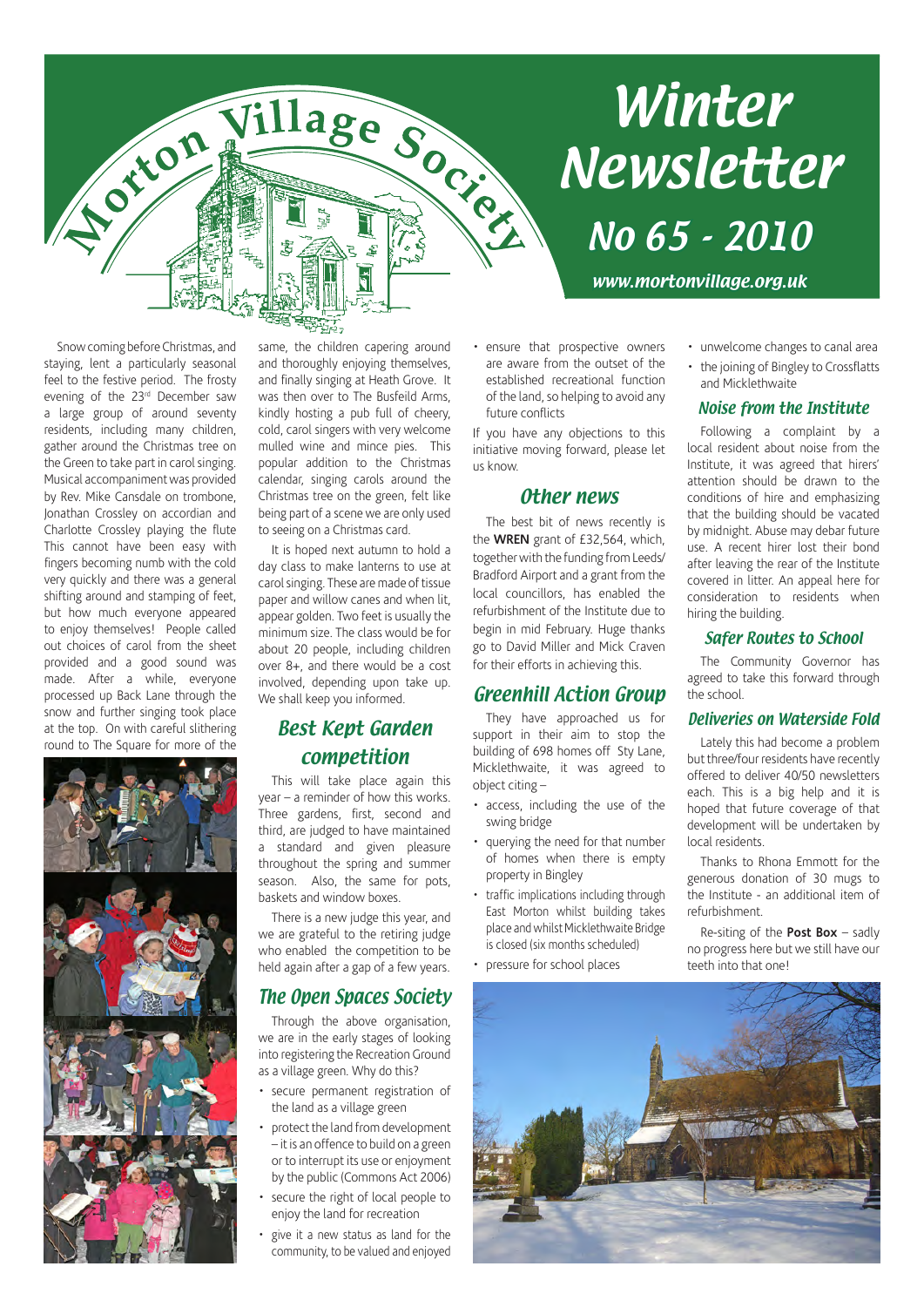### Landing in East Morton: Views from an incomer.

It was June last year that I moved here. I remember that the neighbourhood looked bright and colourful in that month, and it seemed clean too. Much of the colour was provided by flowers in pots and hanging baskets, or in garden bedding. But it was these qualities that contributed to my wanting to live here in the first place: it had the feel of a village people cared about. I'm not just an incomer to East Morton, but to West Yorkshire too. I moved up from Hampshire just over a year ago.

I believe that how you see a place depends on where you come from in life, where you've been, what you've experienced, what you are used to, and your interests, circumstances and values. So by way of declaration, I don't have children, I love open spaces, the great outdoors, natural history, and the arts. I work in Leeds and quite often travel to London and other cities on business in the week.

When I moved to West Yorkshire I first rented a Victorian cottage in Riddlesden. It proved to be damp and difficult to heat, so after a few months, though reluctant for more upheaval, I was looking for another place to live. I had first visited East Morton on walks, often coming down into the village by way of the Moor, or through the Glen and Sunnydale, and was struck by the views, the preponderance of trees and also the friendliness of people who would often say hello as I walked by their gardens. I was curious about the various layers of history here, and a little saddened to see that the Post Office marked on my 2006 Ordnance Survey map no longer existed. I was glad the pub still did though. When I came to look for somewhere to live, I kept feeling drawn back in this direction, and eventually found a place to live that suited.

Since moving to West Yorkshire I've got involved in various activities in the surrounding area: a community choir in Skipton; the Stanbury Hill archaeological project up on the Moor; planting trees with the Forest of Bradford scheme, and even a drumming circle in Shipley. I've got to know quite a few people and have made some good friends, but I've had no social connection with East Morton itself other than, well, just living here. I was enthralled when I read the Morton Village Society's booklet 'East Morton: A Thousand Years of History'. It helped me appreciate the village more and see it in a new light; that of a living evolving community across time. It made me want to contribute in some small way, so I found myself contacting the Morton Village Society who I knew had made very tangible efforts to make this village a good place to be, somewhere where I wanted to live. However, for some reason I imagined that as an incomer of a few months I might not be particularly encouraged in the Society. Imagination can be deceptive and I could not have been more wrong. It was Mary Appleby who on learning about my relatively recent arrival in the village suggested I write in the Society Newsletter. So there's a start, and somehow I know that once all this harsh winter weather is over, I'll be out there helping to bring back the flowers to East Morton.

- Roger Steel

### Morton in Bloom - the 2010 Campaign starts now…..

It may have been cold and uninviting outdoors recently, but spring is just around the corner, indeed it is only approximately eight weeks before our village has its spring judging, in this our second year in the Yorkshire in Bloom village competition.



The wheels have been turning through the winter, with funding from Keighley Town Council we have purchased a dozen wall baskets to affix near the bus turnaround area, this will provide a splash of colour in that area.

We aim to build on the wonderful foundation of last year by progressing to an even higher level this time around to a Silver Gilt Award.

Our group is a small but dedicated band, but we need more volunteers if we are to one day bring the coveted Gold award to East Morton.

We need volunteers who are not necessarily gardening experts, perhaps you may be handy at DIY jobs such as fixing baskets to walls. Or you may be a good fund raiser, or fancy organising an event that we put on throughout the year, it could be a sponsored walk or a beetle drive, or any other idea you may have. Alternatively you may want to plant a few flowers or maybe even do some weeding or litter picking on the "Green".

During May we will be in desperate need of any spare bedding plants. We also need volunteers to adopt a basket to water during dry summer weather. All these jobs will all help us to make our village even nicer.

#### Morton Village website

In the last newsletter I put out a request for someone to take over the village website , and I had two kind offers. So now Mark Barrett has taken over, I would like too see the website develop into one of the major focal points for the village, so if you have any events to publicise, any interesting stories/events to tell us about, then please send them onto Mark. With the major refurbishment of the Institute shortly taking place, afterwards there will be much larger 'Institute' presence, booking forms, availability of dates etc

In time there will be an archive of old items, a 'forum' to discuss items. If you have any ideas of your own please get in touch with Mark or myself. Below is a screen shot of our 'new look' and Mark's email address is mark@mortonvillage.org.uk



#### Aiming to preserve your village

Formed in 1980 with the aim to preserve and enhance the village of Morton. Since we were formed we have achieved much in the village - our main achievement being 'The Village Green' that we were responsible for. However that is also our biggest drain on our resources and we are always looking for sponsors and donations to help the funding of the Society. Our Annual General Meeting is held normally in July every year, where all members are very welcome to attend to hear what we have done in that year or to discuss any other issues.

#### Mamharehin

Our Annual General Meeting is held normally in July every year, where all members are very welcome to attend to hear what we have done in that year or to discuss any other issues. Membership includes four newsletters that the Society publishes and distributes to all members.

Please give your membership to a committee member or Stephen Duxbury (Treasurer) daytime office is Bethel Hall (behind Congregational Chapel) or home address of Redwoods, Morton Lane

#### COMING EVENTS

Sat 13th Feb - Morton in Bloom are holding a coffee morning / tombola / seed swap / face painting vent at the Institute<br>which will open to the public at 10am. Any unwanted Christmas gifts would be gratefully received by Stephen on our<br>behalf to enable us to hold a tombola.

#### FOR ALL MORTON

This web site is for the benefit of all the villagers of Morton, if you would like anything advertising or notices on here then please contact us by **email**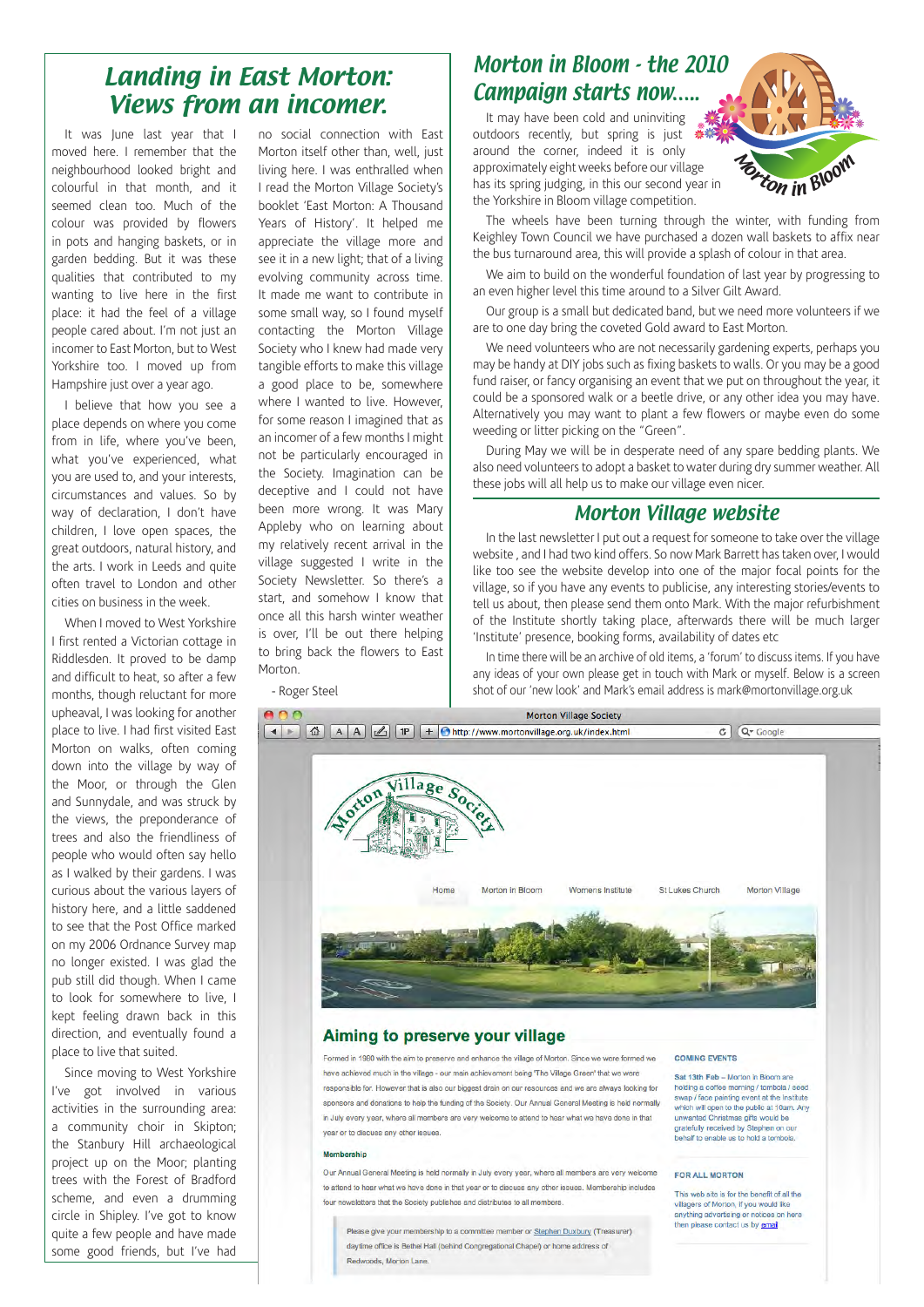#### Community lunches

Members of the local community are invited to come into school on a Thursday lunchtime once a month at 12.15pm and have a two course meal at a cost of £2.40 they sit in the hall along with the children. A poster is also put up in the Institute window advertising this. Please book the week before by ringing the school office so that the extra food can be ordered.

The community lunch dates for the next few months are as follows:- Thursday 25th February, 18th March, 22nd April, 20th May, 17th June, 15th July.

#### Remembrance Day

This year it was lovely to see a few members of the village community there, too: Mrs Walker, Mrs Bramall, Mrs Hiley (who kindly opened up the Chapel), Mrs Sampson, Mrs Jefferson with a German visitor.

When standing outside the Institute at 11am for the minute's silence we were even joined by the driver and one of the passenger's from the bus. It was quite a moving experience. This service is for the whole village, we should still ALL remember those who have lost their lives for this country.

### Social & fundraising Christmas Cards

"The personalised cards were excellent value" - we are very lucky to have such a great artist in the village and pleased to say that John has offered to do another painting for next years Christmas card, it has been suggested that the church would make a fine picture. We sold around 3000 cards and the original painting making around £784 profit for village improvements.

Approximately 1000 cards were personalised for various people thanks to a small group of volunteers painstakingly sticking in the inserts. The personalised cards were particularly good value and much cheaper than catalogue ones so do consider ordering some next year. We will be advertising the cards early once again with a discount for early orders. Any local groups can raise funds for themselves by selling the cards -further details from Karen.

#### Institute Social Committee

Wouldn't it be great to have regular social events, particularly now the hall is being fully refurbished? We can do it but need volunteers to help - you may not want to do much but even offering to set up, to wash up or to clean up helps.

#### The dance floor was full all night-again

Another fantastic evening with the majority of people dressed up in anything roughly based on the 50s 60s and 70s. The band, Amnesia were on top form and once again everybody had a great time.

If you didn't come because you think the institute dull and boring, think again, come and see. I really don't know what makes it one of my best nights in the year but it really is. Probably because you can just let your hair down and have a great bop as we did in our teens, there are not too many occasions when that seems to happen now; yes,there are dinner dances and night clubs but somehow they are just more formal and not the same raw fun. If you came, I hope you enjoyed yourself; let me know your thoughts and any ideas for the future.

*So get involved, give me a call - NOW, before you forget on 560279 - Karen Redhead*



### East Morton School

This term Year 6 has been working on banners for the school hall. The first of the banners to be finished was the Christmas one which was displayed in St Luke's church during the KS2 Carol Service.

Altogether there were five groups working on the banners, with the Christmas one being finished first. Other themes were the seasons, living and learning, harvest and friendship.

In the Christmas group there were six boys working on the project but not always all at the time. The person who thought of the idea to do a Christmas banner was Alex Underwood. We first drew a rough design on four pieces of A1 paper and then created the final banner in cloth. When finished, the banners will be hung on permanent display around the walls of the school hall.



#### Forthcoming events organised by 'Friends group' - open to everyone

Quiz Night 5th March - tickets on sale at school Cake Stall 12th March @ 3pm in the school hall

Table Top Sale 24th April 1-3pm; ring school if you would like to book a table.

Call My Bluff Wine Tasting Friday 19th March 7.30pm East Morton CE Primary School

#### Tickets are £10 from Barbara Cullingworth on 01535 601187

Those of you who have attended these evenings in the past will know they are great fun, organised jointly by members of Booths Supermarket wine department and St. Luke's Church. Do come along and join in. Proceeds in aid of St. Luke's Church funds.

### Steeton Male Voice Choir concert

Steeton Male Voice Choir are performing a concert at St Luke's on Saturday June 26th, look out for further details.

> Grand opening of Institute on May 3rd

#### Morton Village **Lottery**

We have around 500 members in the Lottery, remember after prize money all the proceeds go to Village Society for the benefit of the village. For a new number or to re-new contact Karen (560279) or Mick on (510667).

#### Situation vacant!

We are looking for a new cleaner for the Institute due to retirement/ill health. Perhaps with some care-taking duties as well, please contact Mick Craven for further details on 510667 or email mick@mortonvillage.org.uk

#### Designer - soft furnishings required for Institute

We are looking for help with interior design; donation/supply of fabrics; making/sewing curtains/soft furnishings for the Institute when the builders have finished the refurbishment, any one in the village like to help us? please contact Karen on 560279 or email karen@mortonvillage.org.uk